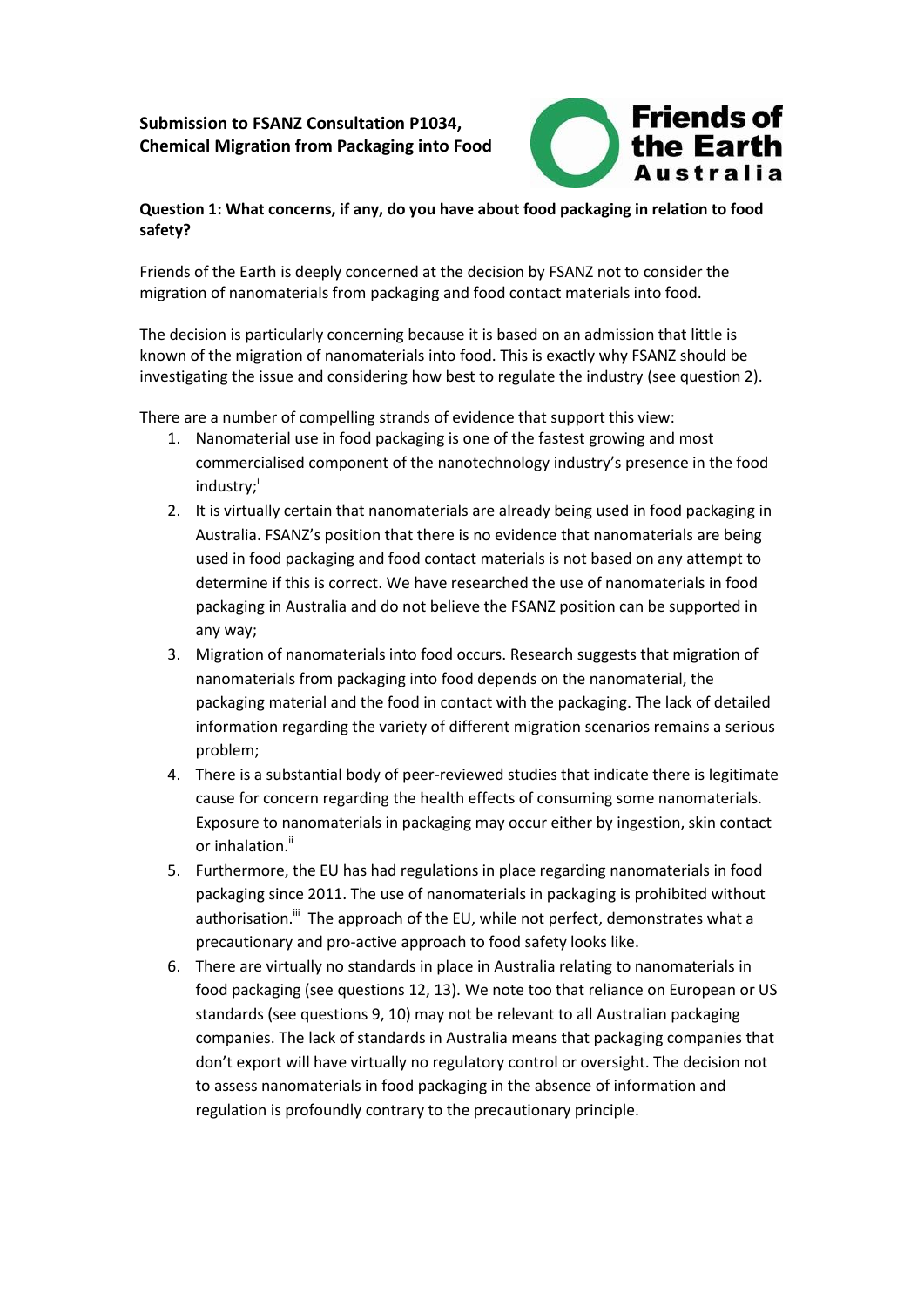### **Question 2: What measures do you think could be implemented to resolve these concerns?**

We urge FSANZ to reconsider its decision to exclude nanomaterials from the current process or alternatively to initiate as soon as possible an investigation and consultation into the use of nanomaterials in food packaging and food contact materials.

Question 3: N/A

Question 4: N/A

Question 5: N/A

Question 6: N/A

Question 7: N/A

Question 8: N/A

### **Question 9: If you are a packaging or food manufacturer, or industry body, is using another countries' legislation (e.g. US/EU) suitable to ensure compliance with your customer's needs?**

This question, like many others, needs to be asked of the broader consuming public, not just industry. Consumers have a right to adequate information, including the presence of novel materials being used in food packaging.

Question 10: N/A

### **Question 11: What would you see as the advantages and disadvantages of a co-regulatory approach to managing CMPF?**

Co-regulatory approaches rarely succeed in meeting regulatory needs. In general - unless industry has compelling reasons to implement a code of practice or co-regulation - levels of compliance are low, and enforcement and monitoring are poor. $\frac{1}{10}$ 

Question 12: N/A

Question 13: N/A

### **Question 14: Would you see benefits if a more prescriptive approach to packaging regulations were introduced?**

In relation to nanomaterials in packaging, a nano-specific and prescriptive regime is necessary in order to ensure a precautionary approach is taken in the absence of substantial data.

Question 15: N/A

Question 16: N/A